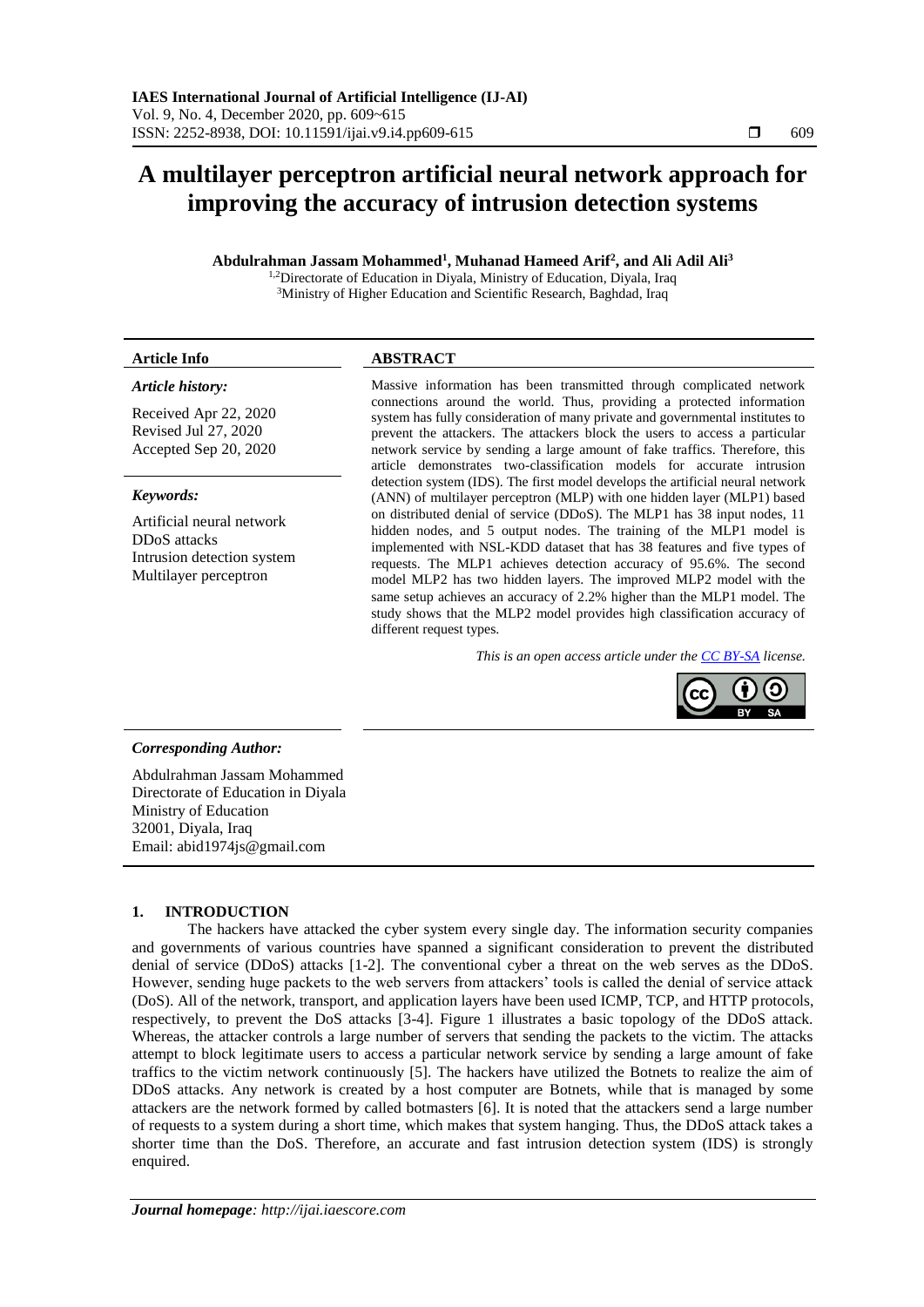

Figure 1. The architecture of DDoS attack

The mechanism of the IDS is integrated based on the classification of the host or network. The precision of classification the normal and anomaly requests gives the IDS accuracy. The classification system can recognize the DDoS attack based on traffics behavior. Many classification techniques were used to improve the IDS's accuracy. Machine-learning algorithms have been widely utilized for IDSs. Various artificial intelligence detection methods, namely, bayesian networks, [7] fuzzy logic, [8] genetic algorithms, [9] clustering, multilayer perceptron (MLP), [10] artificial neural networks (ANN), [11] software agent technology, and support vector machines (SVM), [12] are implemented for IDS application [2].

The ANN is one of the implemented techniques to prevent DDoS attacks. This section addresses a survey of the articles used ANN for IDS. The artificial neural network classification-based IDS was introduced. [13] The ANN model used NSL-KDD dataset with 29 features. The model achieved an accuracy of 81.2%. Then, Mane proposed ANN to detect the attack traffics which is misleading with the normal traffics [14]. Only 20000 samples of KDD99 dataset and (17 of 41) features were used to evaluate the performance of the proposed model. The system realized the accuracy of 98%. The selecting effective features for the ANN model that improved the system accuracy. Tsai in [15] proposed a time-delay neural network that can be used as an early detection system of DDoS attacks. This method is implemented based on the time parameter of each request. The system is tested a manually generated dataset. The system outcome displayed accuracy of 82%. In addition, it can detect a few types of attacks.

On the other hand, the MLP has been developed in several studies for IDS applications. The MLP includes multiple hidden layers to improve the learning rate of the neural network. Singh developed the MLP with a genetic algorithm to improve the detection efficiency of the IDS model [16]. The literature shows different types of the dataset that used to evaluate the IDS system, such as CIDA, DARBA FIFA world cup and KDD-NSL [2]. The selection of the effective features of the CAIDA 2007 dataset with genetic algorithm was improved the system performance in terms of DDoS classification. Wang used the MLP to overcome the DDOS attack problem [17]. Where the MLP was combined with dynamic features selection. During the training process, the model chose the optimal features according to the feedback checking of the errors of each epoch [18]. Therefore, an analyses investigation is recommended to highlight the effective detection method based on neural network algorithms.

This article provides two MLP models of ANN for classification-based IDS. The MLP based IDS system design with one hidden layer (MLP1) and two hidden layers (MLP2) to improve classification accuracy. The article is organized into several sections as follows. In section II, the design of IDS models is addressed and divided into three subsections, which are the methods and materials section (dataset, MLP1, and MLP2). After that, the simulation of the two proposed models and the evaluation of the results are addressed in Section 3. Finally, Section 4 concludes the study's achievements.

### **2. METHODS AND MATERIALS**

In this section, brief backgrounds about the tested dataset the selected dataset's features are demonstrated. Moreover, the investigated ANN-based classification IDS methods are addressed.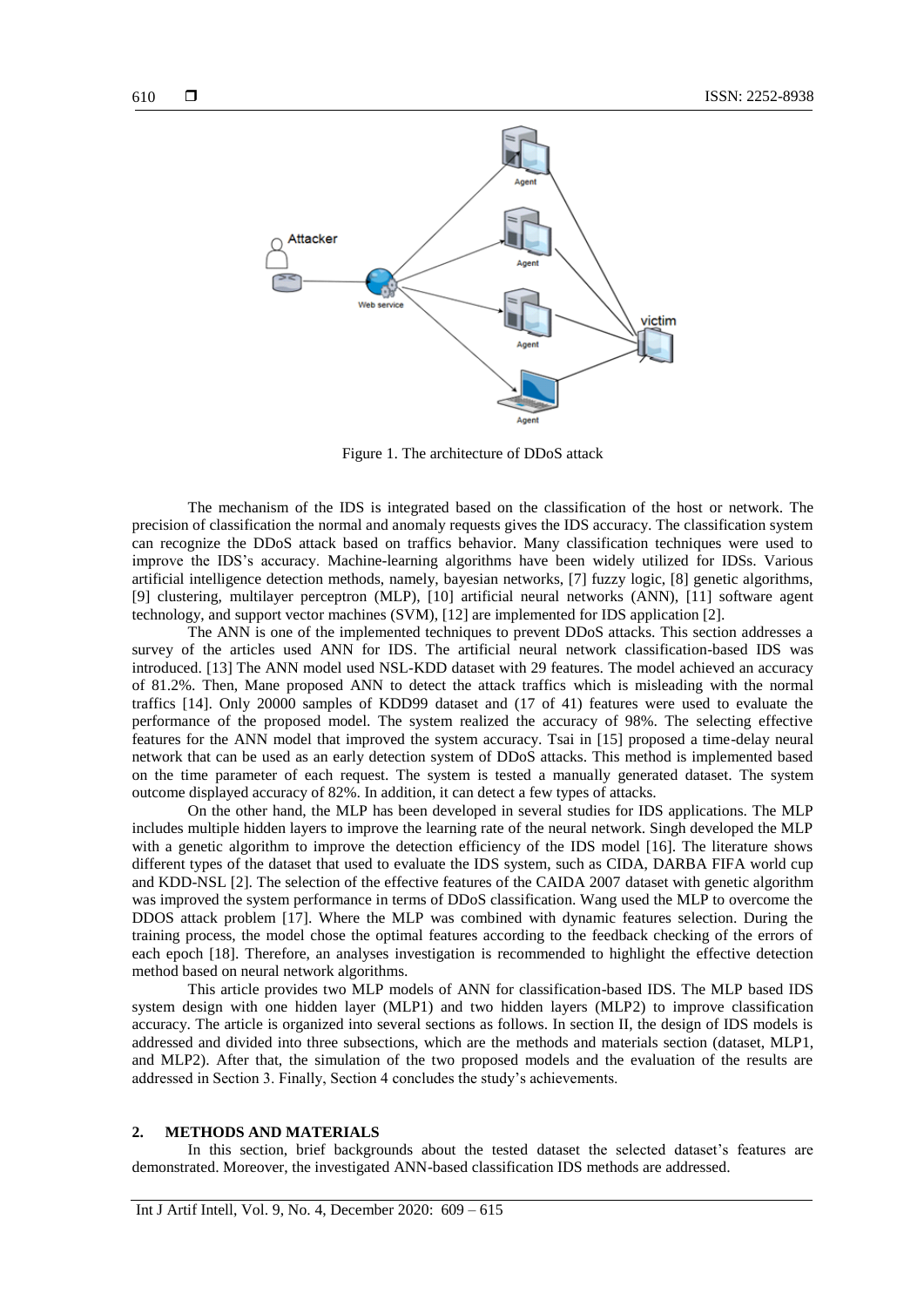### **2.1. Testing dataset**

Among the different types of datasets, the NSL-KDD dataset is selected due to its variety of features that could be suitable to evaluate the performance of our proposed model. The available NSL-KDD dataset in [19-21] was utilized to evaluate the ANN model in this study. The NSL-KDD Dataset is the update version of 99KDD dataset [22-24]. The NSL-KDD was recorded according to a practical 125973 requests of a website in 2013. These requests were monitored and recorded with several features. The NSL-KDD dataset includes 42 features [2]. During the pre-processing, some of these features were excluded to meet the application requirements. Where the request type features were extradited, and then it is set as the target of the training IDS model. It is noted that the NSL-KDD dataset includes five types of requests, which are DOS of 45927, Probe of 52, R2L of 995, U2R of 11656, and Normal of 67343, as displayed in Figure 2.



Figure 2. The request types of the NSL-KDD dataset

Some of the unwanted features, such as Flg, TCP and HTTP were removed from the dataset. Therefore, the remained 38 features of the selected dataset were imported as inputs of the IDS model. Specifically, 88181 samples of the dataset are used for training while 377912 samples are used for testing and validation.

# **2.2. The IDS framework**

The ANN is modelled with one hidden layer (MLP1) and two hidden layers (MLP2) to improve classification accuracy. Where pre-pressing has selected the input and target features from the NSL-KDD dataset. In addition, 70% of the requests are imported to the ANN for the training process while the other 30% of the requests are used for testing. This training is implemented with several stopping criteria. For example, the KDD dataset is trained with 100 epochs. Also, the mean square error of 10-6 is set to stop the system training. After that, the bias and weights of the ANN are saved for testes process. The proposed ANN for IDS system is implemented by using MATLAB software. The IDS framework was designed to classify the request type according to the selected features, as shown in Figure 3.



Figure 3. The IDS framework

*A multilayer perceptron artificial neural network approach for… (Abdulrahman Jassam Mohammed)*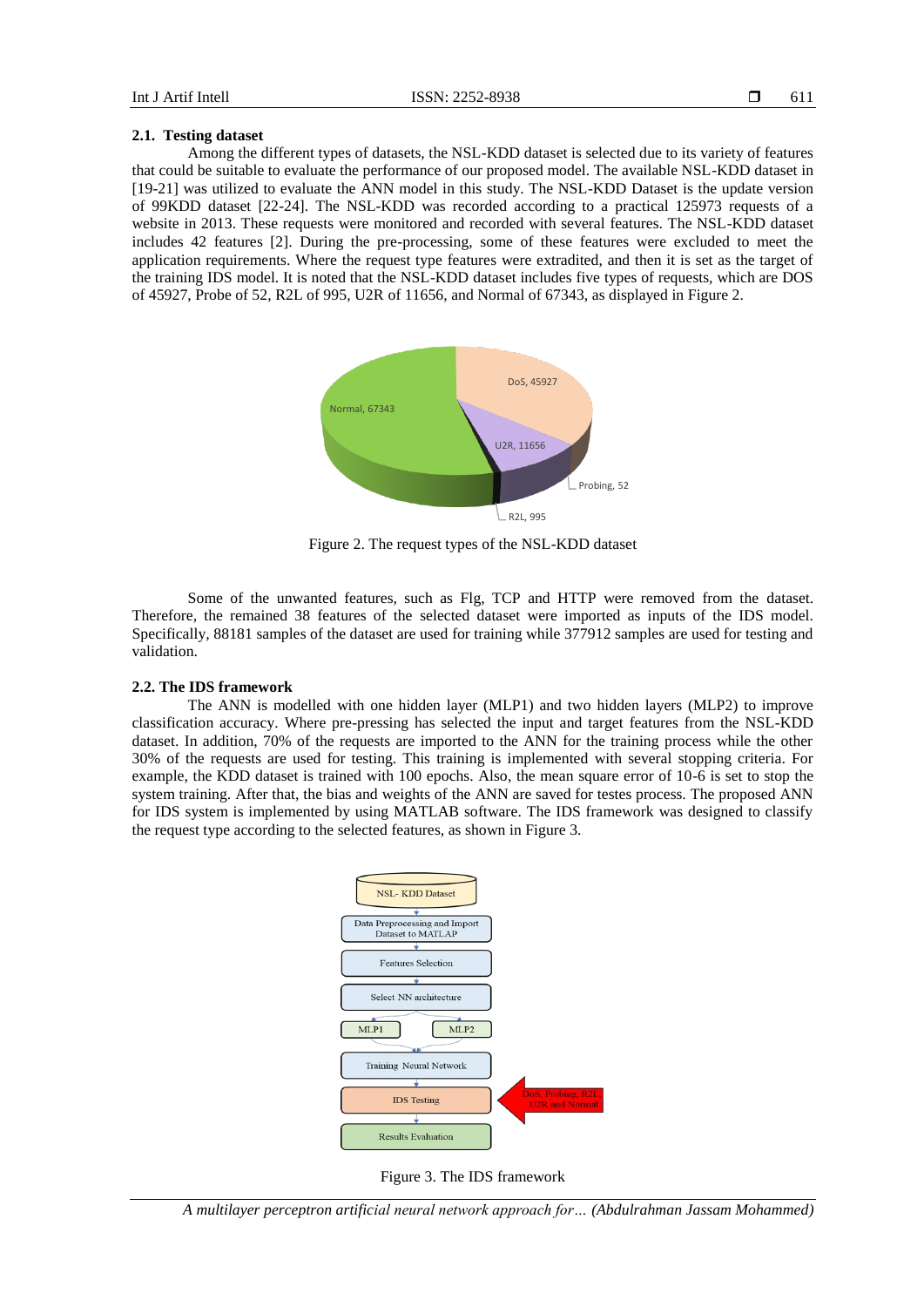### **2.3. The MLP1 model**

The ANN has been developed by using a computer model of multilayer perceptron with one hidden layer (MLP1). The MLP1 architecture is build based on the biological neuron. Where the information flows in the neurons changes the learning of the model based on its structure. The output of the MLP1 is used to check the error and update the model weight. The simple MLP1 configuration has three layers, which are input layer, hidden layer and output layer. The information flows through linkages among the layers. The output layer values are computed by multiplying the input information with the weight of the linkage according to the used activation function. The error can be calculated by comparing the output of MLP1 with the data target. This error is utilized to update the MLP1 weight by using backpropagation architecture . .Increasing the learning iterations meets the best weight and reduces the error

To design IDS, the MLP1 is implemented for the aureate classification system. The proposed MLP1 is developed and simulated by using MATLAB. The proposed MLP1 for IDS is designed with three layers, as displayed in Figure 4(a). The selected 38 features of NSL-KDD data are organized and used as inputs for the MLP1. Therefore, the input layer includes 38 input nodes one node for each input feature. The dataset includes so many requests. Each request has 38 features that imported to the design MLP1 as input. Whereas every single feature of a request is imported to an input node. The features of all the requests in the dataset are used to train the MLP1 respectively. Moreover, a single hidden layer is configured with 11 nodes. The hidden layer is activated by using the single-bias of each node. Hence, a sigmoid activation function is used to activate the neurons. The sigmoid is vertically normalized the training features between 0 and 1. The hidden layer is connected with the output layer of the ANN. Since the requests of the dataset are labelled into five different types, so the output layer is configured with 5 nodes. Therefore, the proposed MLP1 for IDS can be classified as requests into five types as shown in Figure 4(a). Each node of the hidden layer is connected with all the output nodes by using five neurons. More details about the implementation are addressed in the next paragraph.

#### **2.4. The MLP2 model**

Generally, the MLP2 has the same structure of the MLP1 except that multiple hidden layers are connected in series. The MLP2 includes a large number of inner connections of neurons to solve a problem. Several hidden layers are linked between the input layer and the output layer, as displayed in Figure 4(b). The input of the next layer is generated by applying an activation function to the output of the previous layer. The sigmoid activation function has widely used in the forward-propagation neural network training. The error is obtained by comparing the network output with the data target. The back-propagation adjusts the MLP2 weight vector. The discussed process for all the input vectors calls training epoch, which is repeated for several epochs until meeting the stop criteria.



Figure 4. The MLP topology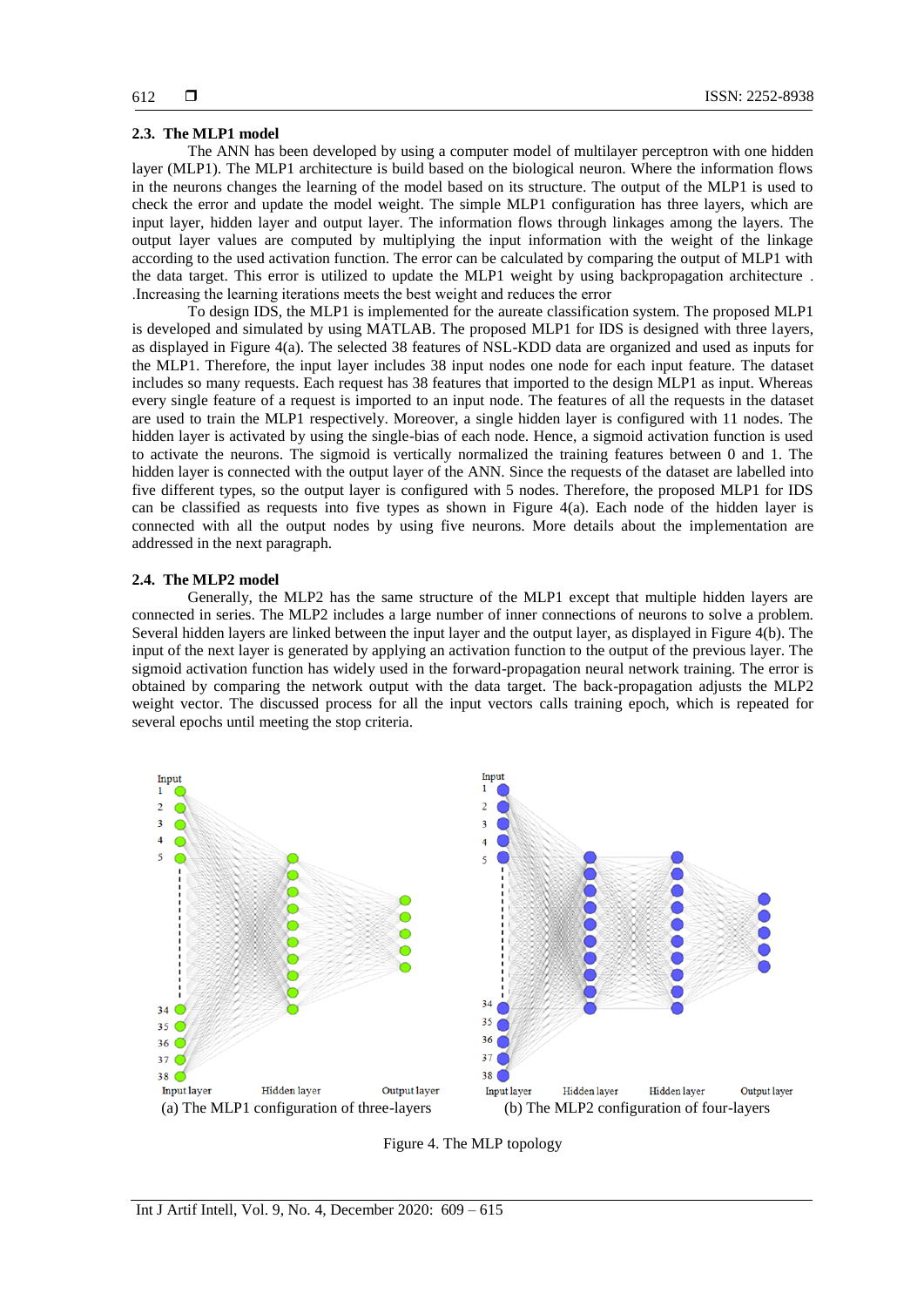The MLP2 is designed in this section to classify the NSL-KDD dataset for IDS application. The proposed PLM is designed with four layers (1 input, 2 hidden, and 1 output layers). The MLP2 layers' have the same number of nodes in the proposed ANN model. Where the input layer has 38 nodes, the hidden layers have 11 nodes and the output layer has 5 nodes. Figure 4 illustrates the MPL architecture with its four layers connection. Feed-forward back-propagation has connected the neurons among the layers' nodes. In addition, the sigmoid activation function is used with normalization the input features values between 0 and 1. Same the pre-processing that used for the ANN model is also implemented for this MLP2 model. Moreover, the sopping criteria (no of epochs= 100 and mean square error of 10-6) are used for the proposed MLP model. The request type of the tested dataset is set as a target while the selected 38 features are imported as inputs of the MLP IDS model. The model is implemented by using MATLAB for 100 epochs training. The weights and biases of the MLP2 are recorded for the evaluation process.

# **3. SIMULATION EVALUATION AND RESULTS**

The MLP1 and MLP2 models are implemented by using MATLAB software, and 64 bit Windows 8. The used computer has specifications of Intel CPU core i7 @ 2.10 GHz with RAM of 4 GB. The performance of the system is computed by analyzing the results of the tested dataset.

The last 30% of the NSL-KDD dataset is used to test both the proposed model. Firstly, the proposed MLP1 with the recorded weights is implemented with the testing dataset. The output classification results of the tested MLP1 is recorded and compared with the target (request type feature). The confusion matrix is used to campout the classification accuracy of the MLP1 model, as illustrated in Figure 5. The MLP1 model achieves the best accuracy of 95.62% using (1) [25-31] after 100 epochs.

$$
Accuracy = \frac{(TP + TN)}{(TP + TN + FN + FP)}.
$$
\n(1)

where TN, TP, FN, FP denotes true negative, true positive, false negative and false positive, respectively.

Secondly, the MLP2 model with the recorded weights is implemented by using the testing dataset. The outputs of MLP2 in IDS are recorded and validated with the target. The system accuracy is calculated by using (1). Figure 6 shows the confusion matrix of the proposed system. It can be noted that the MLP2 realized the best accuracy of 97.82% after 100 epochs.





Figure 6. The confusion matrix and classification performance of the MLP2

Generally, the proposed MLP2 model demonstrates the accuracy of 97.82%, which is observed by 2.2% higher than the MLP1 model. Figure 7 shows the evaluation accuracy results for both MLP1 and MLP2 models.

*A multilayer perceptron artificial neural network approach for… (Abdulrahman Jassam Mohammed)*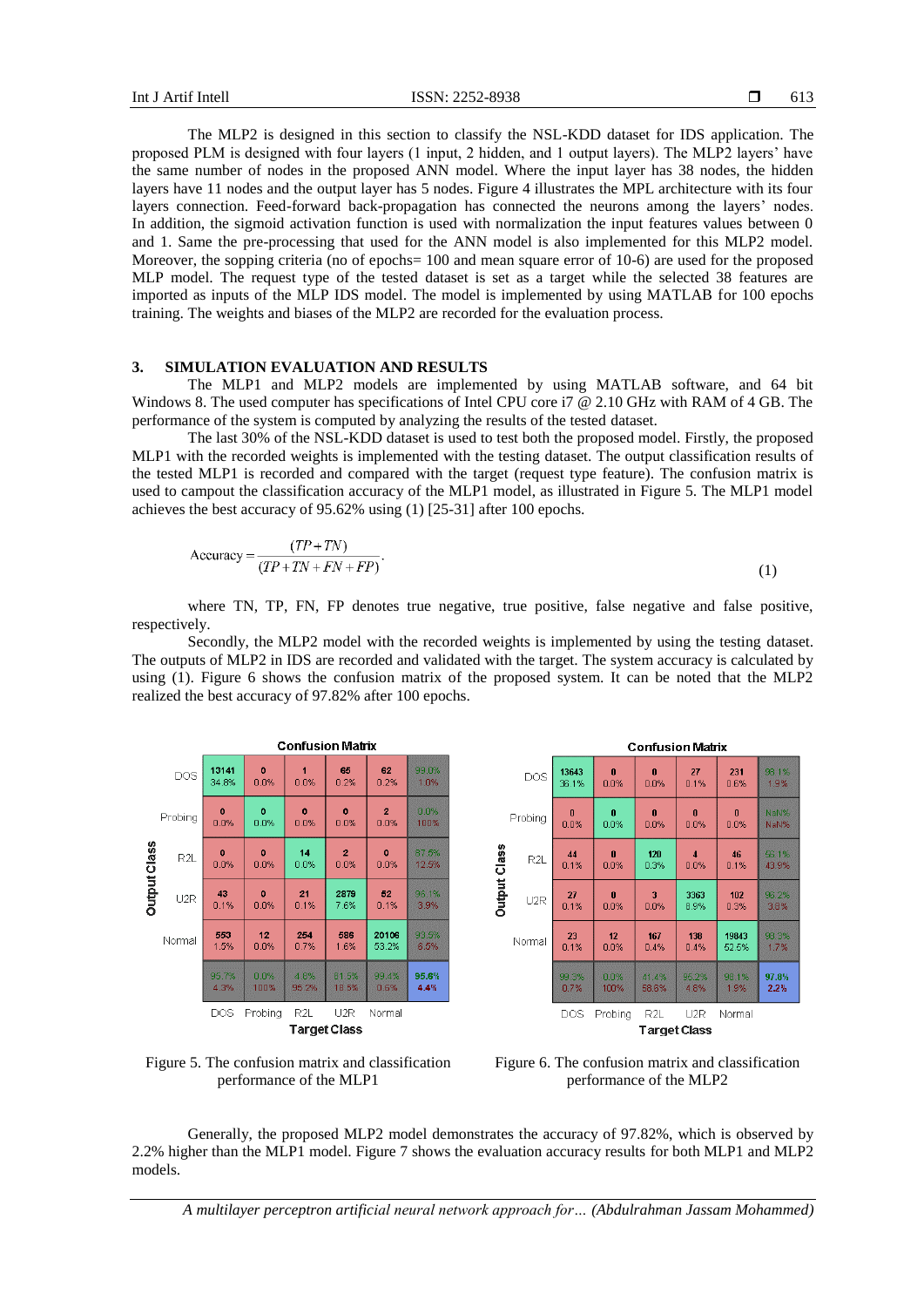

Figure 7. The accuracy evaluation between the MLP1 and MLP2 for 100 epochs

From the results, it can be argued that the additional hidden layer increased the learning rate more than the single hidden layer. In addition, both of the MLP1 and MLP2 are failed to detect the Probing request type. There are 12 Probing requests are implemented in the testing dataset. Therefore, a further investigation of the selected features and the developed IDS models is required.

# **4. CONCLUSION**

In this article, two types of MLP are designed and modelled for IDS applications. The NSL-KDD dataset is used for both of the training and testing stages. Only 38 of 42 features are used for the classification stage. Same setup and parameters are used of both MLPs models. The evaluation study is demonstrated in this paper by the MLP2 model with two hidden layers achieves the accuracy of 97.82% while the MLP1 model achieves the accuracy of 95.62%. Subsequently, it is observed that increasing the number of hidden layers may improve the learning rate of ANNs. Utility, the proposed MLP-based IDS demonstrate a powerful tool for security applications. Further investigation is required in the features selection.

#### **REFERENCES**

- [1] K. K. Choo, "The Cyber Threat Landscape: Challenges and Future Research Directions," *Computers & Security,*  vol. 30, pp. 719-731, 2011.
- [2] B.A. Khalaf, *et al.,* "Comprehensive Review of Artificial Intelligence and Statistical Approaches in Distributed Denial of Service Attack and Defense Methods," *IEEE Access*, vol. 7, pp. 51691-51713, 2019.
- [3] G. A. Jaafar, *et al.,* "Review of Recent Detection Methods for Http DDoS Attack," *Journal of Computer Networks and Communications*, ID 1283472, pp. 1-10,2019.
- [4] B.A. Khalaf, *et al.,* "An Adaptive Model for Detection and Prevention of Ddos and Flash Crowd Flooding Attacks," *IEEE International Symposium on Agent, Multi-Agent Systems and Robotics (ISAMSR)*, pp. 1-6, 2018.
- [5] S.T. Zargar, *et al.,* "Survey of Defense Mechanisms against Distributed Denial of Service (DDoS) Flooding Attacks, " *IEEE communications surveys & tutorials*, vol. 15, pp. 2046-2069, 2013.
- [6] S.S. Silva, *et al.,* "Botnets: A Survey," *Computer Networks*, vol. 57, pp. 378-403, 2013.
- [7] A. Mehmood, *et al.,* "Nbc-Maids: Naïve Bayesian Classification Technique in Multi-Agent System-Enriched Ids for Securing Iot against Ddos Attacks," *The Journal of Supercomputing*, vol. 74, pp. 5156-5170, 2018.
- [8] S. A. Mostafa, *et al.,* "A fuzzy logic control in adjustable autonomy of a multi-agent system for an automated elderly movement monitoring application," *International journal of medical informatics*, 112, 173-184, 2018.
- [9] A. K. Malhi and S. Batra, "Genetic‐Based Framework for Prevention of Masquerade and DDoS Attacks in Vehicular Ad‐Hocnetworks," *Security and Communication Networks*, vol. 9, pp. 2612-2626, 2016.
- [10] M. Wang, et al., "A Dynamic Mlp-Based Ddos Attack Detection Method Using Feature Selection and Feedback," *Computers & Security*, vol. 88, p. 101645, 2020.
- [11] B. Gupta, and O.P. Badve, "Garch and Ann-Based Ddos Detection and Filtering in Cloud Computing Environment," *International Journal of Embedded Systems*, vol. 9, pp. 391-400, 2017.
- [12] J. Ye, *et al.,* "A DDoS Attack Detection Method Based on SVM in Software Defined Network," *Security and Communication Networks*, ID 9804061pp. 1-8, 2018.
- [13] B. Ingre and A. Yadav, "Performance Analysis of Nsl-Kdd Dataset Using Ann," *IEEE International Conference on Signal Processing and Communication Engineering Systems*, pp. 92-96, 2015.